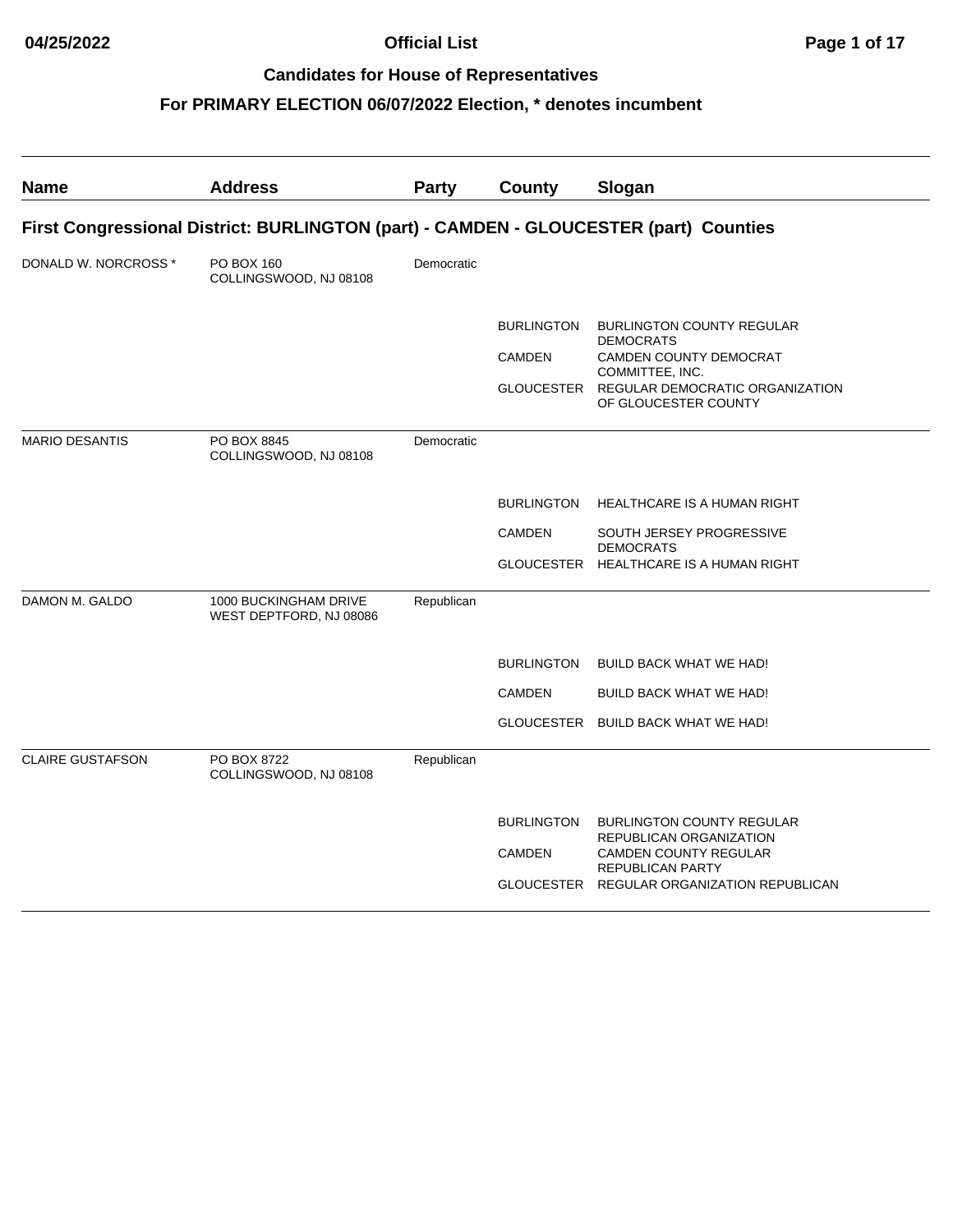| <b>Name</b>            | <b>Address</b>                                  | <b>Party</b> | County          | Slogan                                                                                               |
|------------------------|-------------------------------------------------|--------------|-----------------|------------------------------------------------------------------------------------------------------|
| <b>SALEM Counties</b>  |                                                 |              |                 | Second Congressional District: ATLANTIC - CAPE MAY - CUMBERLAND - GLOUCESTER (part) - OCEAN (part) - |
| JEFF VAN DREW *        | PO BOX 671<br>CAPE MAY COURT HOUSE, NJ<br>08210 | Republican   |                 |                                                                                                      |
|                        |                                                 |              | <b>ATLANTIC</b> | ATLANTIC COUNTY REGULAR                                                                              |
|                        |                                                 |              | <b>CAPE MAY</b> | <b>REPUBLICAN</b><br>CAPE MAY COUNTY REGULAR                                                         |
|                        |                                                 |              | CUMBERLAND      | REPUBLICAN ORGANIZATION<br><b>CUMBERLAND COUNTY REGULAR</b>                                          |
|                        |                                                 |              |                 | REPUBLICAN ORGANIZATION<br>GLOUCESTER REGULAR ORGANIZATION REPUBLICAN                                |
|                        |                                                 |              | <b>OCEAN</b>    | REGULAR REPUBLICAN ORGANIZATION                                                                      |
|                        |                                                 |              | SALEM           | OF OCEAN COUNTY<br><b>REGULAR REPUBLICAN</b>                                                         |
| <b>JOHN BARKER</b>     | 1091 BAYVIEW AVENUE<br>BAYVILLE, NJ 08721       | Republican   |                 |                                                                                                      |
|                        |                                                 |              | <b>ATLANTIC</b> | WE, THE PEOPLE                                                                                       |
|                        |                                                 |              | CAPE MAY        | WE, THE PEOPLE                                                                                       |
|                        |                                                 |              |                 | CUMBERLAND WE, THE PEOPLE                                                                            |
|                        |                                                 |              |                 | GLOUCESTER WE, THE PEOPLE                                                                            |
|                        |                                                 |              | <b>OCEAN</b>    | AMERICA FIRST REPUBLICANS                                                                            |
|                        |                                                 |              | SALEM           | WE, THE PEOPLE                                                                                       |
| <b>SEAN PIGNATELLI</b> | PO BOX 266<br>FORTESCUE, NJ 08321               | Republican   |                 |                                                                                                      |
|                        |                                                 |              | <b>ATLANTIC</b> | PROTECTING OUR VETERANS AND                                                                          |
|                        |                                                 |              | CAPE MAY        | <b>OFFICERS</b><br>PROTECTING OUR VETERANS AND                                                       |
|                        |                                                 |              |                 | <b>SENIORS</b><br>CUMBERLAND PROTECTING OUR VETERANS AND                                             |
|                        |                                                 |              |                 | <b>FARMERS</b><br>GLOUCESTER GIVING OUR PARENTS A VOICE                                              |
|                        |                                                 |              | <b>OCEAN</b>    | PROTECTING OUR VETERANS AND                                                                          |
|                        |                                                 |              | SALEM           | <b>SENIORS</b><br>GIVING OUR PARENTS A VOICE                                                         |
| TIM ALEXANDER          | PO BOX 818<br>OCEANVILLE, NJ 08231              | Democratic   |                 |                                                                                                      |
|                        |                                                 |              | <b>ATLANTIC</b> | ATLANTIC COUNTY DEMOCRATIC                                                                           |
|                        |                                                 |              | <b>CAPE MAY</b> | <b>COMMITTEE</b><br>CAPE MAY COUNTY REGULAR                                                          |
|                        |                                                 |              |                 | DEMOCRATIC ORGANIZATION<br>CUMBERLAND CUMBERLAND COUNTY REGULAR<br>DEMOCRATIC ORGANIZATION           |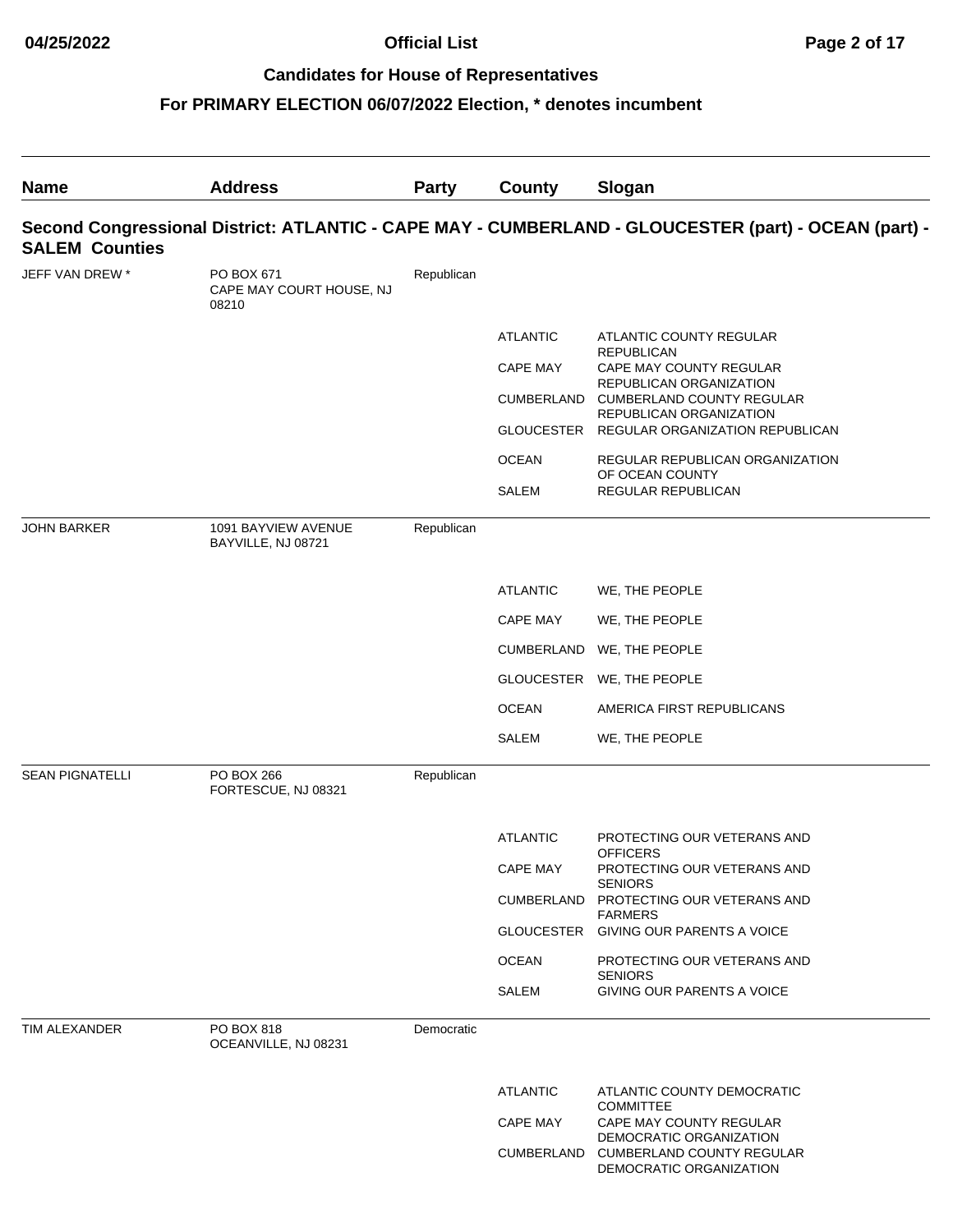| <b>Name</b>           | <b>Address</b>                             | <b>Party</b> | County          | Slogan                                                                                               |
|-----------------------|--------------------------------------------|--------------|-----------------|------------------------------------------------------------------------------------------------------|
| <b>SALEM Counties</b> |                                            |              |                 | Second Congressional District: ATLANTIC - CAPE MAY - CUMBERLAND - GLOUCESTER (part) - OCEAN (part) - |
|                       |                                            |              |                 | GLOUCESTER REGULAR DEMOCRATIC ORGANIZATION<br>OF GLOUCESTER COUNTY                                   |
|                       |                                            |              | <b>OCEAN</b>    | REGULAR DEMOCRATIC ORGANIZATION<br>OF OCEAN COUNTY                                                   |
|                       |                                            |              | <b>SALEM</b>    | <b>SALEM COUNTY DEMOCRATIC</b><br>COMMITTEE, INC.                                                    |
| <b>CAROLYN RUSH</b>   | 209 76TH STREET<br>SEA ISLE CITY, NJ 08243 | Democratic   |                 |                                                                                                      |
|                       |                                            |              | <b>ATLANTIC</b> | ATLANTIC COUNTY DEMOCRATIC<br><b>ORGANIZATION</b>                                                    |
|                       |                                            |              | CAPE MAY        | CAPE MAY COUNTY DEMOCRATIC<br><b>ORGANIZATION</b>                                                    |
|                       |                                            |              |                 | CUMBERLAND CUMBERLAND COUNTY DEMOCRATIC<br><b>ORGANIZATION</b>                                       |
|                       |                                            |              | GLOUCESTER      | REGULAR DEMOCRATIC ORGANIZATION<br>OF GLOUCESTER COUNTY                                              |
|                       |                                            |              | <b>OCEAN</b>    | DEMOCRATIC ORGANIZATION OF<br><b>OCEAN COUNTY</b>                                                    |
|                       |                                            |              | <b>SALEM</b>    | <b>SALEM COUNTY DEMOCRATIC</b><br><b>ORGANIZATION</b>                                                |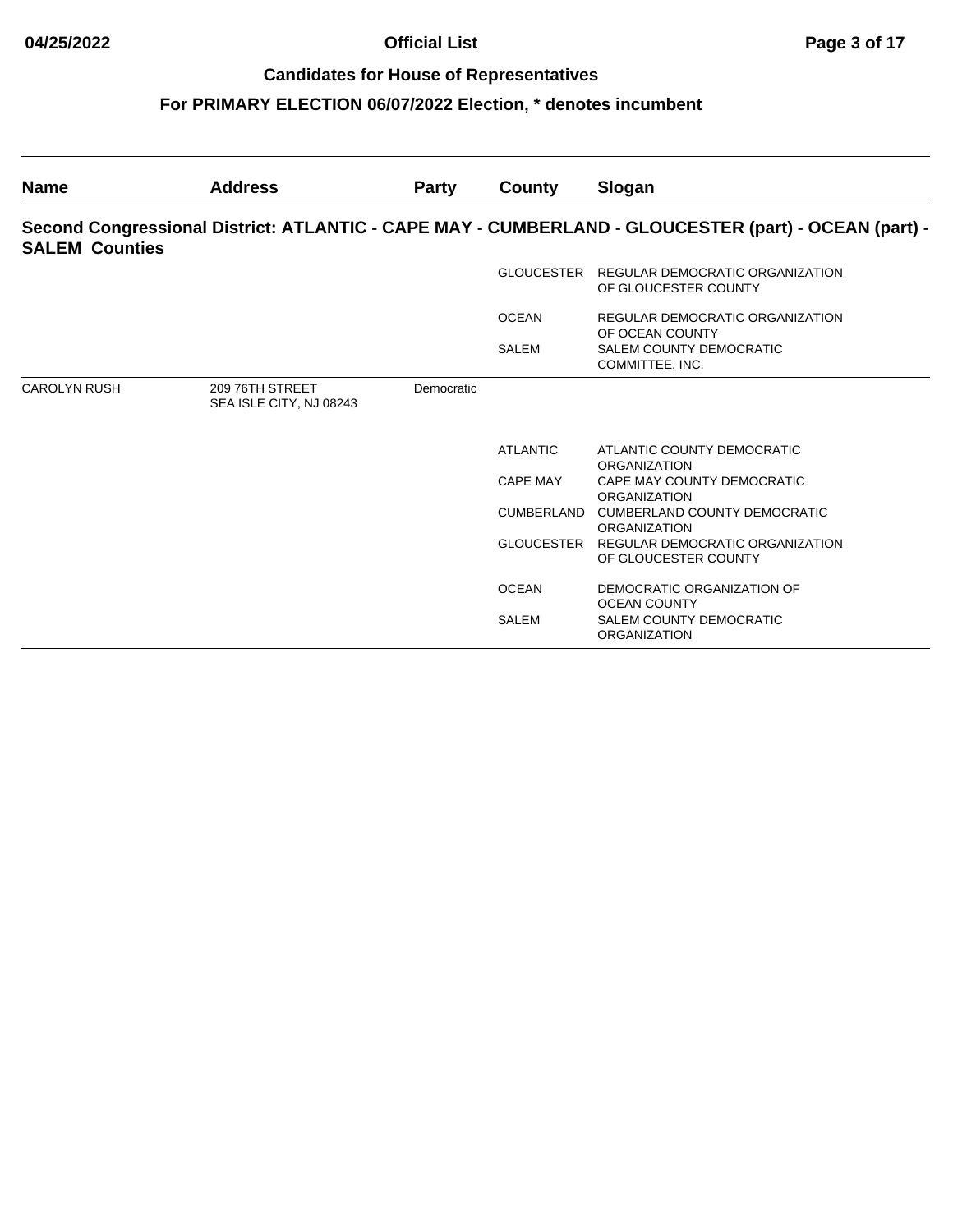| <b>Name</b>                                                                                | <b>Address</b>                                | <b>Party</b> | County                           | Slogan                                                                   |  |  |  |
|--------------------------------------------------------------------------------------------|-----------------------------------------------|--------------|----------------------------------|--------------------------------------------------------------------------|--|--|--|
| Third Congressional District: BURLINGTON (part) - MERCER (part) - MONMOUTH (part) Counties |                                               |              |                                  |                                                                          |  |  |  |
| ANDY KIM *                                                                                 | PO BOX 211<br>MARLTON, NJ 08053               | Democratic   |                                  |                                                                          |  |  |  |
|                                                                                            |                                               |              | <b>BURLINGTON</b>                | <b>BURLINGTON COUNTY REGULAR</b><br><b>DEMOCRATS</b>                     |  |  |  |
|                                                                                            |                                               |              | <b>MERCER</b><br><b>MONMOUTH</b> | REGULAR DEMOCRATIC ORGANIZATION<br>MONMOUTH COUNTY DEMOCRATS             |  |  |  |
| <b>REUVEN HENDLER</b>                                                                      | <b>409 SURF AVENUE</b><br>BEACHWOOD, NJ 08722 | Democratic   |                                  |                                                                          |  |  |  |
|                                                                                            |                                               |              | <b>BURLINGTON</b>                | MEDICARE FOR ALL! FIGHT INFLATION!                                       |  |  |  |
|                                                                                            |                                               |              | <b>MERCER</b>                    | MEDICARE FOR ALL! FIGHT INFLATION!                                       |  |  |  |
|                                                                                            |                                               |              | <b>MONMOUTH</b>                  | MEDICARE FOR ALL! FIGHT INFLATION!                                       |  |  |  |
| NICHOLAS J. FERRARA                                                                        | 21 COLTS NECK TERRACE<br>HAMILTON, NJ 08620   | Republican   |                                  |                                                                          |  |  |  |
|                                                                                            |                                               |              | <b>BURLINGTON</b>                | <b>CONSERVATIVE REPUBLICANS FOR</b><br><b>AMERICA</b>                    |  |  |  |
|                                                                                            |                                               |              | <b>MERCER</b>                    | <b>CONSERVATIVE REPUBLICANS FOR</b><br><b>AMERICA</b>                    |  |  |  |
|                                                                                            |                                               |              | <b>MONMOUTH</b>                  | CONSERVATIVE REPUBLICANS FOR<br><b>AMERICA</b>                           |  |  |  |
| <b>BOB HEALEY</b>                                                                          | PO BOX 999<br><b>EDISON, NJ 08818</b>         | Republican   |                                  |                                                                          |  |  |  |
|                                                                                            |                                               |              | <b>BURLINGTON</b>                | <b>BURLINGTON COUNTY REGULAR</b>                                         |  |  |  |
|                                                                                            |                                               |              | <b>MERCER</b>                    | REPUBLICAN ORGANIZATION<br>REGULAR ORGANIZATION REPUBLICAN               |  |  |  |
|                                                                                            |                                               |              | <b>MONMOUTH</b>                  | MONMOUTH COUNTY REPUBLICAN<br><b>ORGANIZATION</b>                        |  |  |  |
| IAN A. SMITH                                                                               | PO BOX 401<br>COLLINGSWOOD, NJ 08108          | Republican   |                                  |                                                                          |  |  |  |
|                                                                                            |                                               |              | <b>BURLINGTON</b>                | CONSERVATIVE BURLINGTON COUNTY                                           |  |  |  |
|                                                                                            |                                               |              | <b>MERCER</b>                    | <b>REPUBLICANS</b><br>CONSERVATIVE MERCER COUNTY                         |  |  |  |
|                                                                                            |                                               |              | <b>MONMOUTH</b>                  | <b>REPUBLICANS</b><br>CONSERVATIVE MONMOUTH COUNTY<br><b>REPUBLICANS</b> |  |  |  |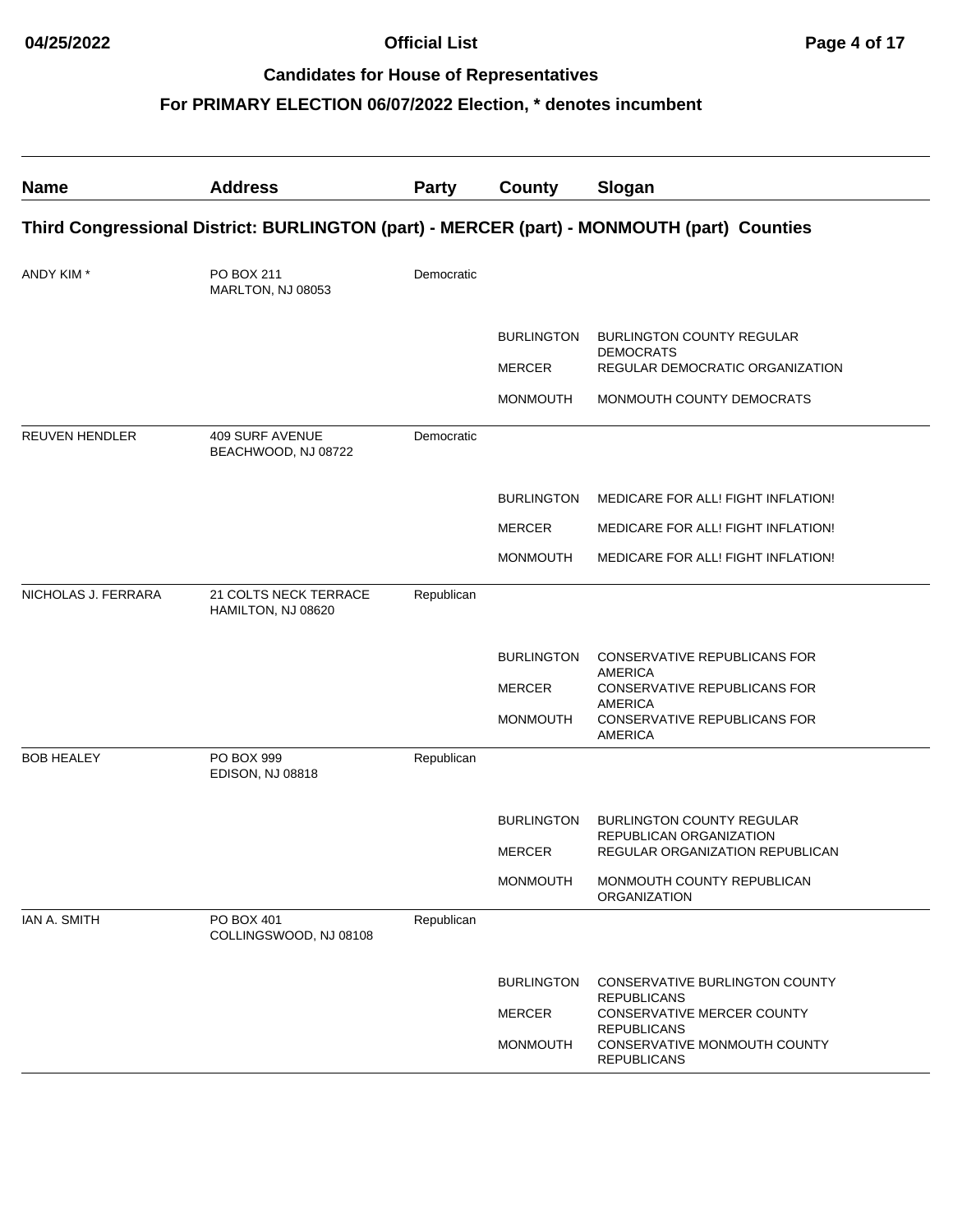| <b>Name</b>            | <b>Address</b>                                                         | Party      | County          | Slogan                                                                 |
|------------------------|------------------------------------------------------------------------|------------|-----------------|------------------------------------------------------------------------|
|                        | Fourth Congressional District: MONMOUTH (part) - OCEAN (part) Counties |            |                 |                                                                        |
| CHRISTOPHER H. SMITH * | PO BOX 1266<br>TOMS RIVER, NJ 08754                                    | Republican |                 |                                                                        |
|                        |                                                                        |            | <b>MONMOUTH</b> | MONMOUTH COUNTY REPUBLICAN<br>ORGANIZATION                             |
|                        |                                                                        |            | <b>OCEAN</b>    | REGULAR REPUBLICAN ORGANIZATION<br>OF OCEAN COUNTY                     |
| <b>MIKE BLASI</b>      | PO BOX 7475<br>FREEHOLD, NJ 07728                                      | Republican |                 |                                                                        |
|                        |                                                                        |            | <b>MONMOUTH</b> | <b>SAVE AMERICA NOW</b>                                                |
|                        |                                                                        |            | <b>OCEAN</b>    | <b>SAVE AMERICA NOW</b>                                                |
| <b>MIKE CRISPI</b>     | 1385 HIGHWAY 35 Apt-Unit 215<br>MIDDLETOWN, NJ 07748                   | Republican |                 |                                                                        |
|                        |                                                                        |            | <b>MONMOUTH</b> | AMERICA FIRST REPUBLICANS                                              |
|                        |                                                                        |            | <b>OCEAN</b>    | AMERICA FIRST REPUBLICANS                                              |
| <b>STEVE GRAY</b>      | PO BOX 816<br>HOWELL, NJ 07731                                         | Republican |                 |                                                                        |
|                        |                                                                        |            | <b>MONMOUTH</b> | AMERICA FIRST: TRUE CONSERVATIVE                                       |
|                        |                                                                        |            | <b>OCEAN</b>    | <b>OUTSIDER</b><br>AMERICA FIRST: TRUE CONSERVATIVE<br><b>OUTSIDER</b> |
| <b>MATTHEW JENKINS</b> | <b>4 WESTMINSTER DRIVE</b><br>COLTS NECK, NJ 07722                     | Democratic |                 |                                                                        |
|                        |                                                                        |            | <b>MONMOUTH</b> | MONMOUTH COUNTY DEMOCRATS                                              |
|                        |                                                                        |            | <b>OCEAN</b>    | REGULAR DEMOCRATIC ORGANIZATION<br>OF OCEAN COUNTY                     |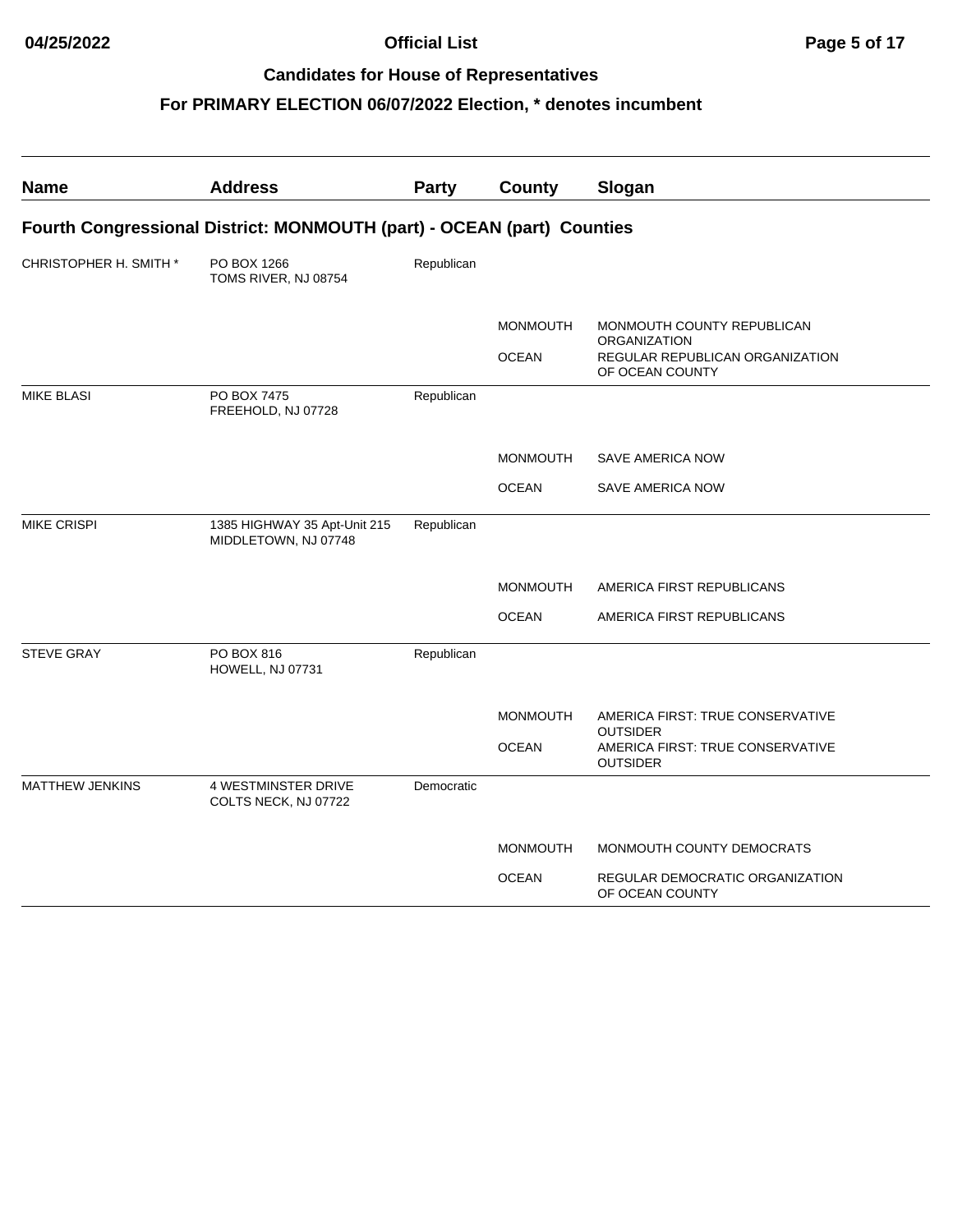| <b>Name</b>                                                                           | <b>Address</b>                          | Party      | County         | Slogan                                                  |  |  |  |
|---------------------------------------------------------------------------------------|-----------------------------------------|------------|----------------|---------------------------------------------------------|--|--|--|
| Fifth Congressional District: BERGEN (part) - PASSAIC (part) - SUSSEX (part) Counties |                                         |            |                |                                                         |  |  |  |
| <b>JOSH GOTTHEIMER *</b>                                                              | PO BOX 584<br>RIDGEWOOD, NJ 07451       | Democratic |                |                                                         |  |  |  |
|                                                                                       |                                         |            | <b>BERGEN</b>  | DEMOCRATIC COMMITTEE OF BERGEN<br><b>COUNTY</b>         |  |  |  |
|                                                                                       |                                         |            | <b>PASSAIC</b> | PASSAIC COUNTY DEMOCRATIC<br>ORGANIZATION, INC.         |  |  |  |
|                                                                                       |                                         |            | <b>SUSSEX</b>  | <b>SUSSEX COUNTY DEMOCRATIC</b><br><b>COMMITTEE</b>     |  |  |  |
| NICK DE GREGORIO                                                                      | P.O. BOX 999<br><b>EDISON, NJ 08810</b> | Republican |                |                                                         |  |  |  |
|                                                                                       |                                         |            | <b>BERGEN</b>  | REPUBLICANS FOR RESPONSIBLE<br><b>GOVERNMENT</b>        |  |  |  |
|                                                                                       |                                         |            | <b>PASSAIC</b> | PASSAIC COUNTY CONSERVATIVE<br><b>REPUBLICAN</b>        |  |  |  |
|                                                                                       |                                         |            | <b>SUSSEX</b>  | SUSSEX COUNTY CONSERVATIVE<br><b>REPUBLICAN</b>         |  |  |  |
| <b>FRANK T. PALLOTTA</b>                                                              | <b>5 MAY COURT</b><br>MAHWAH, NJ 07430  | Republican |                |                                                         |  |  |  |
|                                                                                       |                                         |            | <b>BERGEN</b>  | BERGEN COUNTY REPUBLICANS                               |  |  |  |
|                                                                                       |                                         |            | <b>PASSAIC</b> | PASSAIC COUNTY REGULAR<br>REPUBLICAN ORGANIZATION, INC. |  |  |  |
|                                                                                       |                                         |            | <b>SUSSEX</b>  | SUSSEX HOMETOWN REPUBLICAN<br><b>TEAM</b>               |  |  |  |
| FRED SCHNEIDERMAN                                                                     | PO BOX 80<br>CRESSKILL, NJ 07626        | Republican |                |                                                         |  |  |  |
|                                                                                       |                                         |            | <b>BERGEN</b>  | EXPERIENCE, COMPETENCE,<br><b>INTEGRITY, RESULTS</b>    |  |  |  |
|                                                                                       |                                         |            | <b>PASSAIC</b> | EXPERIENCE, COMPETENCE,<br>INTEGRITY, RESULTS           |  |  |  |
|                                                                                       |                                         |            | <b>SUSSEX</b>  | EXPERIENCE, COMPETENCE,<br><b>INTEGRITY, RESULTS</b>    |  |  |  |
| SAB SKENDERI                                                                          | 475 LINCOLN AVENUE<br>WYCKOFF, NJ 07481 | Republican |                |                                                         |  |  |  |
|                                                                                       |                                         |            | <b>BERGEN</b>  | END VACCINE MANDATES, DEPORT<br>ILLEGAL ALIENS.         |  |  |  |
|                                                                                       |                                         |            | <b>PASSAIC</b> | END VACCINE MANDATES, DEPORT<br>ILLEGAL ALIENS.         |  |  |  |
|                                                                                       |                                         |            | <b>SUSSEX</b>  | END VACCINE MANDATES, DEPORT<br>ILLEGAL ALIENS.         |  |  |  |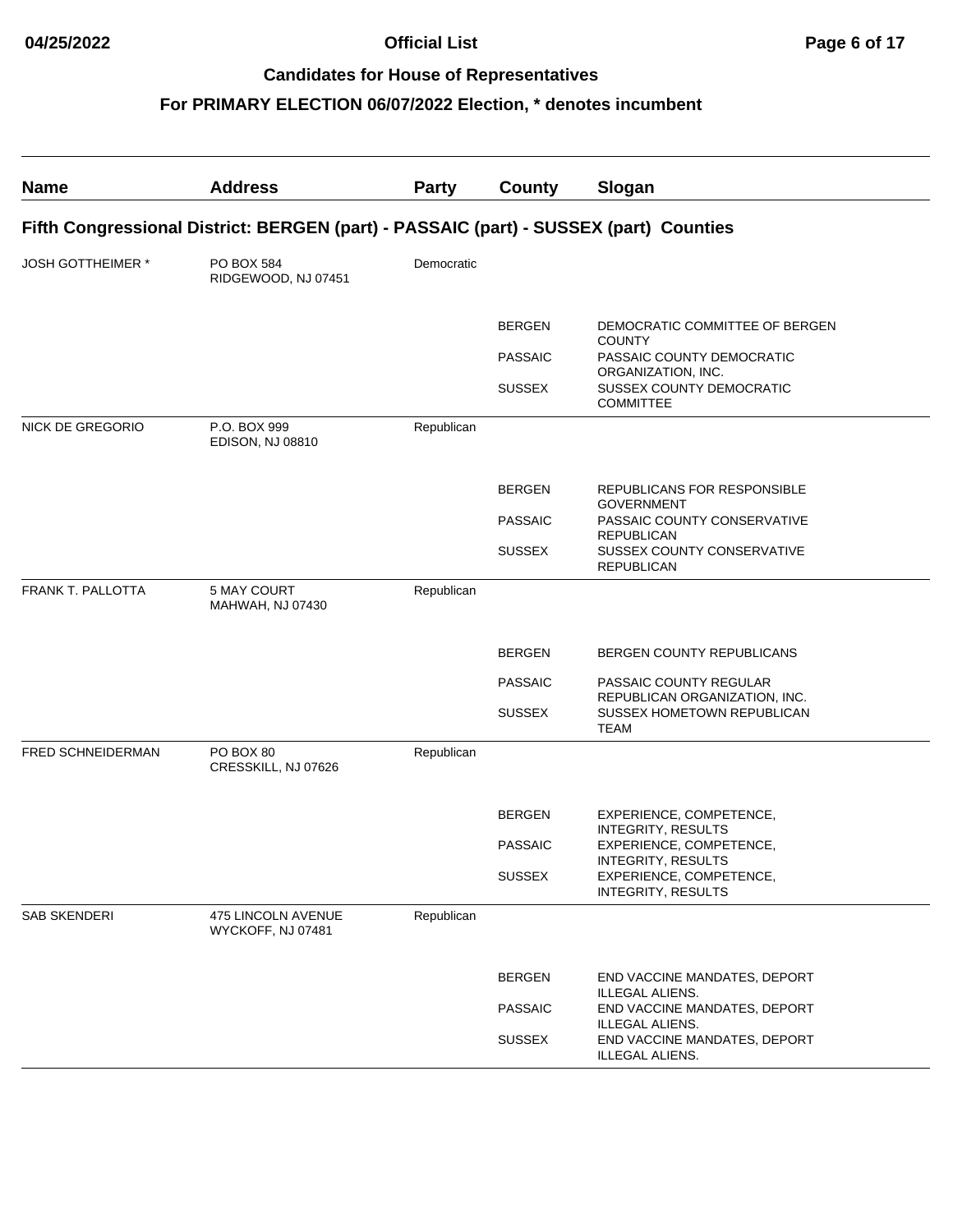| <b>Name</b>                | <b>Address</b>                                                            | Party      | County           | Slogan                                                            |
|----------------------------|---------------------------------------------------------------------------|------------|------------------|-------------------------------------------------------------------|
|                            | Sixth Congressional District: MIDDLESEX (part) - MONMOUTH (part) Counties |            |                  |                                                                   |
| <b>FRANK PALLONE JR. *</b> | PO BOX 3176<br>LONG BRANCH, NJ 07740                                      | Democratic |                  |                                                                   |
|                            |                                                                           |            | <b>MIDDLESEX</b> | MIDDLESEX COUNTY DEMOCRATIC<br><b>ORGANIZATION</b>                |
|                            |                                                                           |            | <b>MONMOUTH</b>  | MONMOUTH COUNTY DEMOCRATS                                         |
| <b>SUSAN M. KILEY</b>      | P.O. BOX 999<br><b>EDISON, NJ 08818</b>                                   | Republican |                  |                                                                   |
|                            |                                                                           |            | <b>MIDDLESEX</b> | MIDDLESEX COUNTY REPUBLICAN                                       |
|                            |                                                                           |            | <b>MONMOUTH</b>  | <b>ORGANIZATION</b><br>MONMOUTH COUNTY REPUBLICAN<br>ORGANIZATION |
| <b>RIK MEHTA</b>           | <b>78 SONORA AVENUE</b><br><b>ISELIN, NJ 08830</b>                        | Republican |                  |                                                                   |
|                            |                                                                           |            | <b>MIDDLESEX</b> | AMERICA FIRST REPUBLICANS                                         |
|                            |                                                                           |            | <b>MONMOUTH</b>  | AMERICA FIRST REPUBLICANS                                         |
| <b>THOMAS TOOMEY</b>       | 8 JORDAN PLACE<br>ABERDEEN, NJ 07747                                      | Republican |                  |                                                                   |
|                            |                                                                           |            | MIDDLESEX        | <b>NEW JERSEY FIRST</b>                                           |
|                            |                                                                           |            | <b>MONMOUTH</b>  | <b>NEW JERSEY FIRST</b>                                           |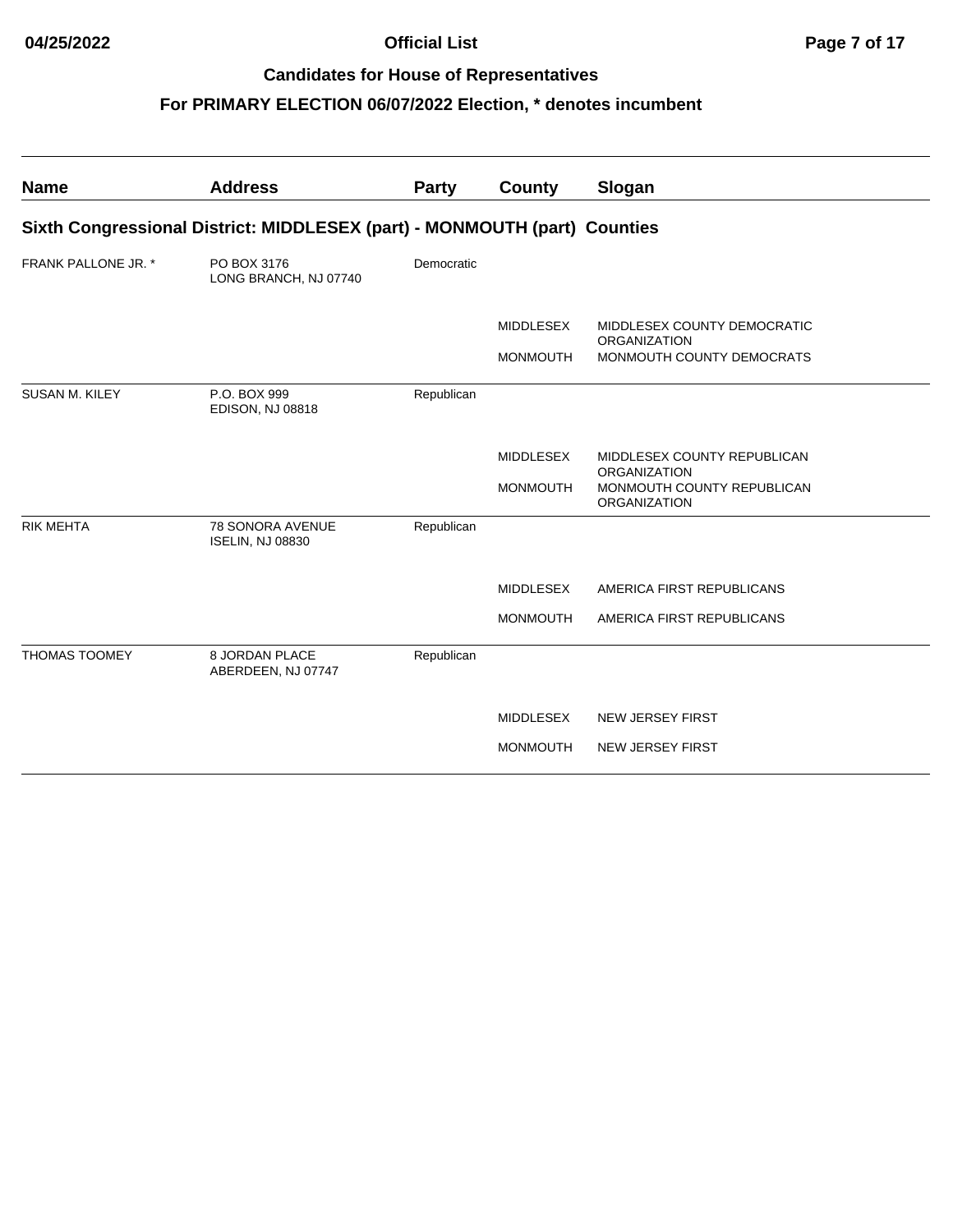| <b>Name</b>            | <b>Address</b>                                                                                                                  | <b>Party</b> | County                            | Slogan                                                                                                    |  |  |  |  |
|------------------------|---------------------------------------------------------------------------------------------------------------------------------|--------------|-----------------------------------|-----------------------------------------------------------------------------------------------------------|--|--|--|--|
|                        | Seventh Congressional District: HUNTERDON - MORRIS (part) - SOMERSET (part) - SUSSEX (part) - UNION<br>(part) - WARREN Counties |              |                                   |                                                                                                           |  |  |  |  |
| TOM MALINOWSKI *       | PO BOX 263<br>SOMERVILLE, NJ 08876                                                                                              | Democratic   |                                   |                                                                                                           |  |  |  |  |
|                        |                                                                                                                                 |              | <b>HUNTERDON</b><br><b>MORRIS</b> | HUNTERDON COUNTY REGULAR<br>DEMOCRATIC ORGANIZATION<br><b>MORRIS COUNTY DEMOCRATIC</b><br>COMMITTEE, INC. |  |  |  |  |
|                        |                                                                                                                                 |              | <b>SOMERSET</b><br><b>SUSSEX</b>  | SOMERSET COUNTY DEMOCRATIC<br><b>ORGANIZATION</b><br>SUSSEX COUNTY DEMOCRATIC                             |  |  |  |  |
|                        |                                                                                                                                 |              | <b>UNION</b>                      | <b>COMMITTEE</b><br>REGULAR DEMOCRATIC ORGANIZATION<br>OF UNION COUNTY                                    |  |  |  |  |
|                        |                                                                                                                                 |              | WARREN                            | WARREN COUNTY DEMOCRATIC PARTY                                                                            |  |  |  |  |
| <b>ROGER BACON</b>     | <b>45 RIVERVIEW ROAD</b><br>PHILLIPSBURG, NJ 08865                                                                              | Democratic   |                                   |                                                                                                           |  |  |  |  |
|                        |                                                                                                                                 |              | <b>HUNTERDON</b>                  | PUTTING AMERICA AND AMERICANS'                                                                            |  |  |  |  |
|                        |                                                                                                                                 |              | <b>MORRIS</b>                     | <b>RIGHTS FIRST!</b><br>PUTTING AMERICA AND AMERICANS'<br><b>RIGHTS FIRST!</b>                            |  |  |  |  |
|                        |                                                                                                                                 |              | <b>SOMERSET</b>                   | PUTTING AMERICA AND AMERICANS'<br><b>RIGHTS FIRST!</b>                                                    |  |  |  |  |
|                        |                                                                                                                                 |              | <b>SUSSEX</b>                     | PUTTING AMERICA AND AMERICANS'<br><b>RIGHTS FIRST!</b>                                                    |  |  |  |  |
|                        |                                                                                                                                 |              | <b>UNION</b>                      | PUTTING AMERICA AND AMERICANS'<br><b>RIGHTS FIRST!</b>                                                    |  |  |  |  |
|                        |                                                                                                                                 |              | WARREN                            | PUTTING AMERICA AND AMERICANS'<br><b>RIGHTS FIRST!</b>                                                    |  |  |  |  |
| <b>KEVIN B. DORLON</b> | PO BOX 691<br>LONG VALLEY, NJ 07853                                                                                             | Republican   |                                   |                                                                                                           |  |  |  |  |
|                        |                                                                                                                                 |              | <b>HUNTERDON</b>                  | FOR FAMILY AND FREEDOM                                                                                    |  |  |  |  |
|                        |                                                                                                                                 |              | <b>MORRIS</b>                     | FOR FAMILY AND FREEDOM                                                                                    |  |  |  |  |
|                        |                                                                                                                                 |              | SOMERSET                          | FOR FAMILY AND FREEDOM                                                                                    |  |  |  |  |
|                        |                                                                                                                                 |              | <b>SUSSEX</b>                     | FOR FAMILY AND FREEDOM                                                                                    |  |  |  |  |
|                        |                                                                                                                                 |              | <b>UNION</b>                      | FOR FAMILY AND FREEDOM                                                                                    |  |  |  |  |
|                        |                                                                                                                                 |              | WARREN                            | FOR FAMILY AND FREEDOM                                                                                    |  |  |  |  |
| <b>JOHN FLORA</b>      | 2 EAST STILLWATER ROAD<br>NEWTON, NJ 07860                                                                                      | Republican   |                                   |                                                                                                           |  |  |  |  |
|                        |                                                                                                                                 |              | <b>HUNTERDON</b>                  | AMERICA FIRST AGENDA                                                                                      |  |  |  |  |
|                        |                                                                                                                                 |              | <b>MORRIS</b>                     | AMERICA FIRST AGENDA                                                                                      |  |  |  |  |
|                        |                                                                                                                                 |              | SOMERSET                          | AMERICA FIRST AGENDA                                                                                      |  |  |  |  |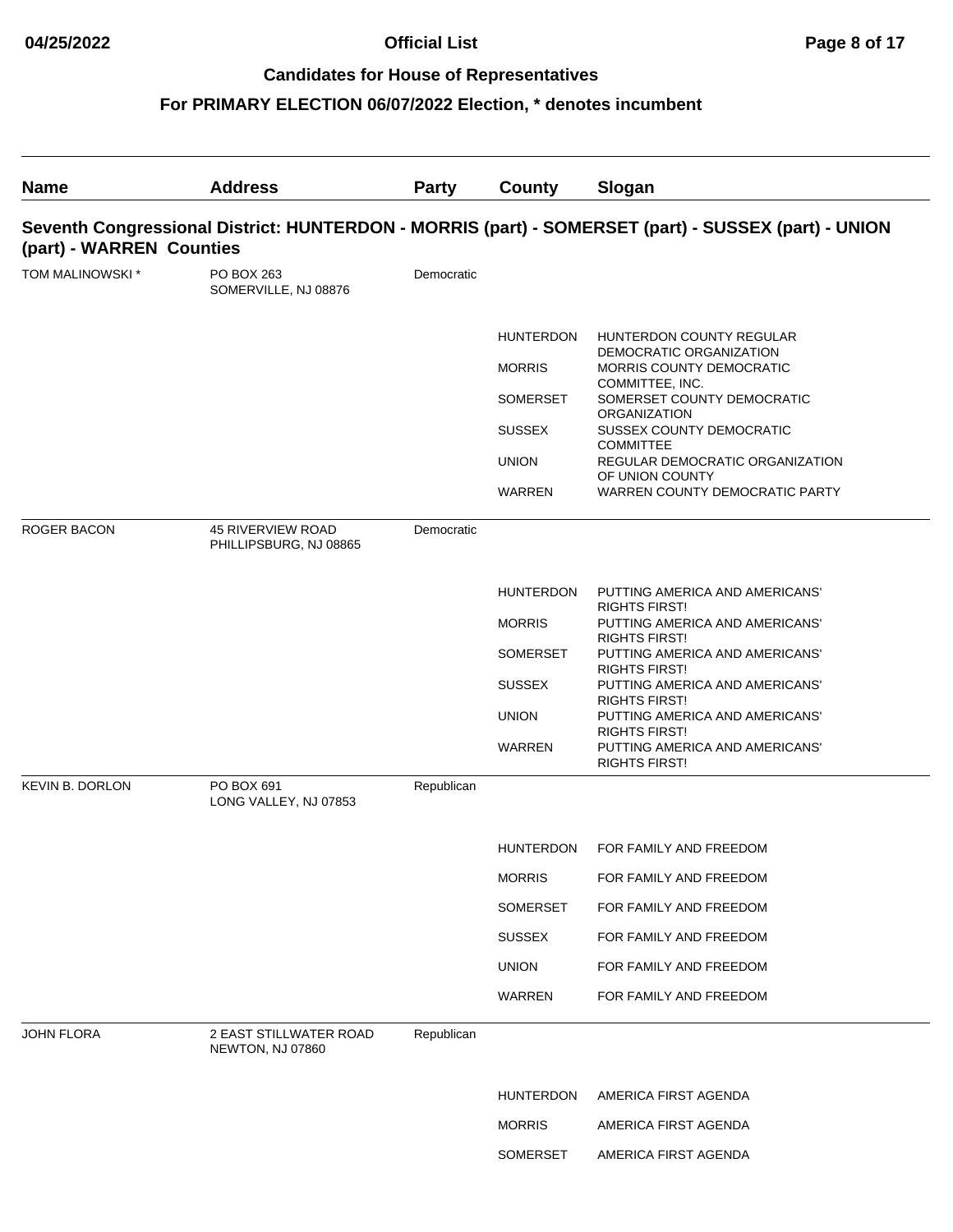# **For PRIMARY ELECTION 06/07/2022 Election, \* denotes incumbent**

| <b>Name</b>          | <b>Address</b>                                                                                                                  | <b>Party</b> | County           | Slogan                                                  |  |  |  |
|----------------------|---------------------------------------------------------------------------------------------------------------------------------|--------------|------------------|---------------------------------------------------------|--|--|--|
|                      | Seventh Congressional District: HUNTERDON - MORRIS (part) - SOMERSET (part) - SUSSEX (part) - UNION<br>(part) - WARREN Counties |              |                  |                                                         |  |  |  |
|                      |                                                                                                                                 |              | <b>SUSSEX</b>    | AMERICA FIRST AGENDA                                    |  |  |  |
|                      |                                                                                                                                 |              | <b>UNION</b>     | AMERICA FIRST AGENDA                                    |  |  |  |
|                      |                                                                                                                                 |              | WARREN           | AMERICA FIRST AGENDA                                    |  |  |  |
| JOHN HENRY ISEMANN   | PO BOX 131<br>LONG VALLEY, NJ 07853                                                                                             | Republican   |                  |                                                         |  |  |  |
|                      |                                                                                                                                 |              | <b>HUNTERDON</b> | NEW IDEAS. NEW ENERGY. NEW<br>JERSEY.                   |  |  |  |
|                      |                                                                                                                                 |              | <b>MORRIS</b>    | NEW IDEAS. NEW ENERGY. NEW<br>JERSEY.                   |  |  |  |
|                      |                                                                                                                                 |              | <b>SOMERSET</b>  | NEW IDEAS. NEW ENERGY. NEW                              |  |  |  |
|                      |                                                                                                                                 |              | <b>SUSSEX</b>    | JERSEY.<br>NEW IDEAS. NEW ENERGY. NEW                   |  |  |  |
|                      |                                                                                                                                 |              | <b>UNION</b>     | JERSEY.<br>NEW IDEAS. NEW ENERGY. NEW                   |  |  |  |
|                      |                                                                                                                                 |              | WARREN           | JERSEY.<br>NEW IDEAS. NEW ENERGY. NEW<br>JERSEY.        |  |  |  |
| THOMAS H. KEAN JR.   | 215 LINDEN AVENUE<br>WESTFIELD, NJ 07090                                                                                        | Republican   |                  |                                                         |  |  |  |
|                      |                                                                                                                                 |              | <b>HUNTERDON</b> | HUNTERDON COUNTY REGULAR<br>REPUBLICAN ORGANIZATION     |  |  |  |
|                      |                                                                                                                                 |              | <b>MORRIS</b>    | REGULAR REPUBLICAN ORGANIZATION                         |  |  |  |
|                      |                                                                                                                                 |              | SOMERSET         | SOMERSET COUNTY REPUBLICAN<br><b>ORGANIZATION</b>       |  |  |  |
|                      |                                                                                                                                 |              | <b>SUSSEX</b>    | SUSSEX HOMETOWN REPUBLICAN<br><b>TEAM</b>               |  |  |  |
|                      |                                                                                                                                 |              | <b>UNION</b>     | REGULAR ORGANIZATION REPUBLICAN<br>OF UNION COUNTY      |  |  |  |
|                      |                                                                                                                                 |              | WARREN           | <b>WARREN COUNTY REGULAR</b><br>REPUBLICAN ORGANIZATION |  |  |  |
| <b>ERIK PETERSON</b> | 140 SIDNEY ROAD<br>ANNANDALE, NJ 08801                                                                                          | Republican   |                  |                                                         |  |  |  |
|                      |                                                                                                                                 |              | <b>HUNTERDON</b> | RIGHT REPUBLICAN FOR AMERICA                            |  |  |  |
|                      |                                                                                                                                 |              | <b>MORRIS</b>    | RIGHT REPUBLICAN FOR AMERICA                            |  |  |  |
|                      |                                                                                                                                 |              | SOMERSET         | RIGHT REPUBLICAN FOR AMERICA                            |  |  |  |
|                      |                                                                                                                                 |              | <b>SUSSEX</b>    | RIGHT REPUBLICAN FOR AMERICA                            |  |  |  |
|                      |                                                                                                                                 |              | <b>UNION</b>     | RIGHT REPUBLICAN FOR AMERICA                            |  |  |  |
|                      |                                                                                                                                 |              | WARREN           | RIGHT REPUBLICAN FOR AMERICA                            |  |  |  |
| PHILIP RIZZO         | PO BOX 26                                                                                                                       | Republican   |                  |                                                         |  |  |  |

epublica).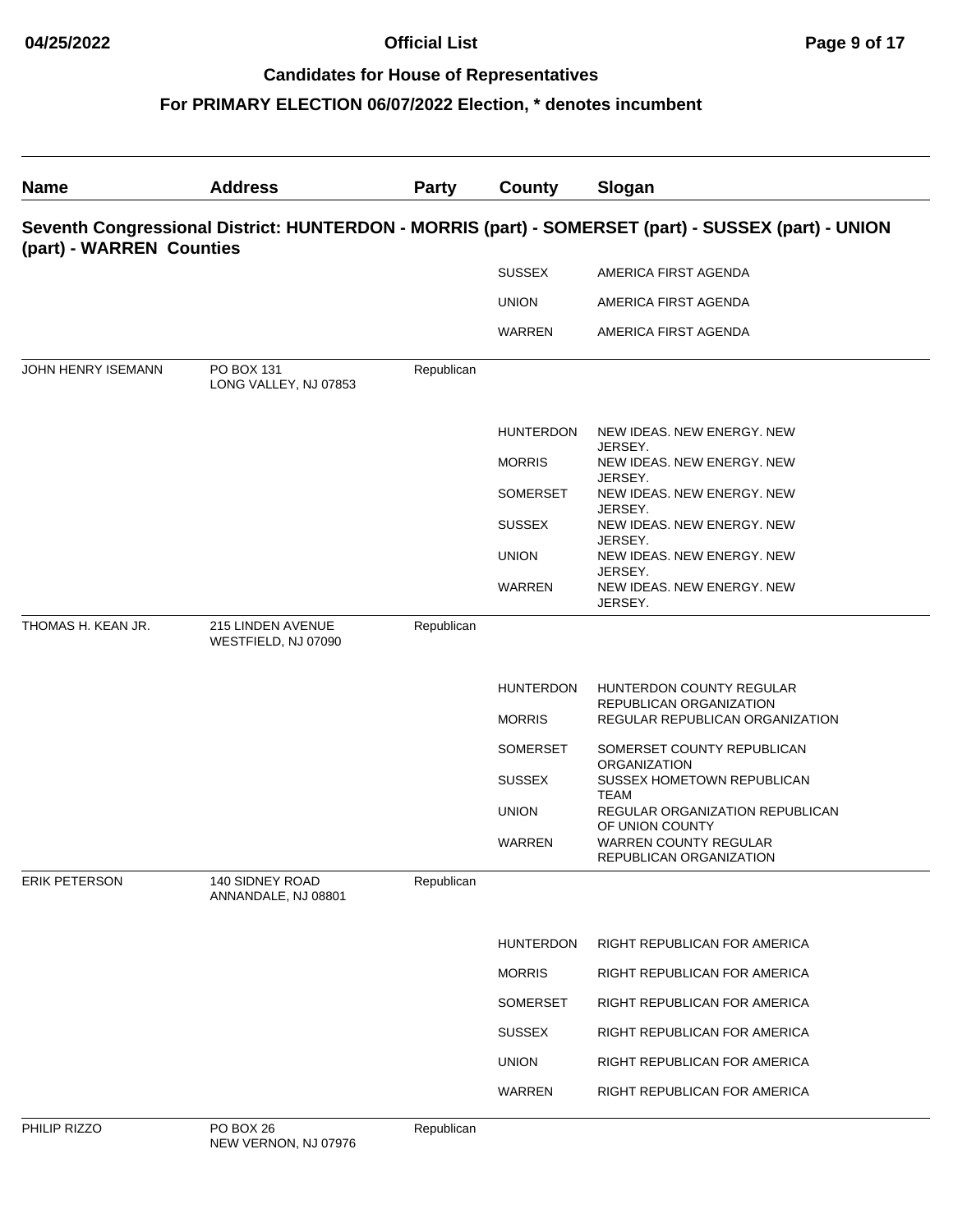| <b>Name</b>               | <b>Address</b>                                    | <b>Party</b> | County           | Slogan                                                                                              |
|---------------------------|---------------------------------------------------|--------------|------------------|-----------------------------------------------------------------------------------------------------|
| (part) - WARREN Counties  |                                                   |              |                  | Seventh Congressional District: HUNTERDON - MORRIS (part) - SOMERSET (part) - SUSSEX (part) - UNION |
|                           |                                                   |              | <b>HUNTERDON</b> | AMERICA FIRST CONSERVATIVE<br><b>REPUBLICANS</b>                                                    |
|                           |                                                   |              | <b>MORRIS</b>    | AMERICA FIRST CONSERVATIVE<br><b>REPUBLICANS</b>                                                    |
|                           |                                                   |              | <b>SOMERSET</b>  | AMERICA FIRST CONSERVATIVE                                                                          |
|                           |                                                   |              | <b>SUSSEX</b>    | <b>REPUBLICANS</b><br>AMERICA FIRST CONSERVATIVE<br><b>REPUBLICANS</b>                              |
|                           |                                                   |              | <b>UNION</b>     | AMERICA FIRST CONSERVATIVE<br><b>REPUBLICANS</b>                                                    |
|                           |                                                   |              | <b>WARREN</b>    | AMERICA FIRST CONSERVATIVE<br><b>REPUBLICANS</b>                                                    |
| <b>STERLING I. SCHWAB</b> | <b>PO BOX 472</b><br>THREE BRIDGES, NJ 08887-9800 | Republican   |                  |                                                                                                     |
|                           |                                                   |              | <b>HUNTERDON</b> | A NEW CHOICE FOR YOUR VOICE                                                                         |
|                           |                                                   |              | <b>MORRIS</b>    | A NEW CHOICE FOR YOUR VOICE                                                                         |
|                           |                                                   |              | <b>SOMERSET</b>  | A NEW CHOICE FOR YOUR VOICE                                                                         |
|                           |                                                   |              | <b>SUSSEX</b>    | A NEW CHOICE FOR YOUR VOICE                                                                         |
|                           |                                                   |              | <b>UNION</b>     | A NEW CHOICE FOR YOUR VOICE                                                                         |
|                           |                                                   |              | <b>WARREN</b>    | A NEW CHOICE FOR YOUR VOICE                                                                         |
|                           |                                                   |              |                  |                                                                                                     |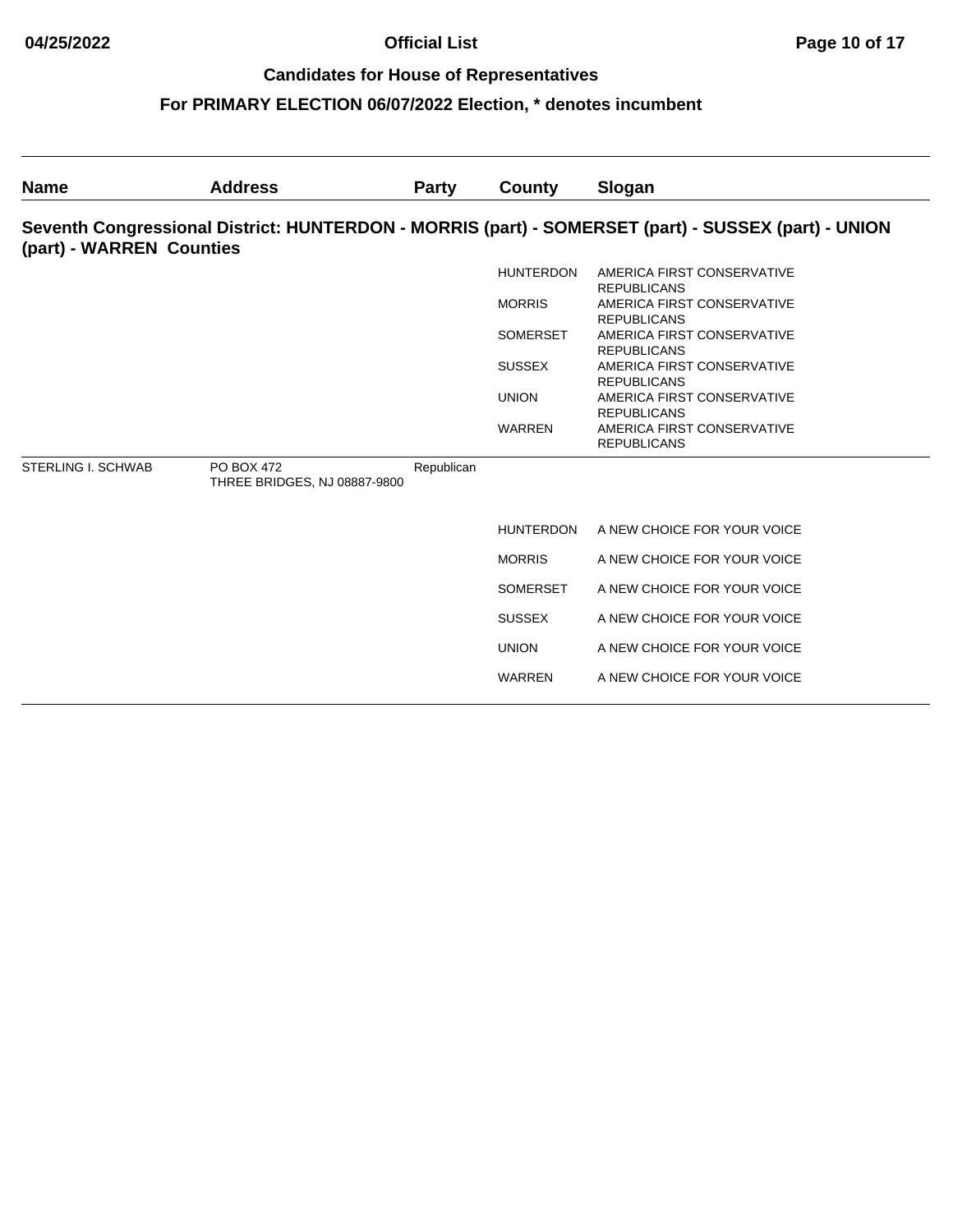| <b>Name</b>                         | <b>Address</b>                                                                      | <b>Party</b> | County        | Slogan                                                                      |
|-------------------------------------|-------------------------------------------------------------------------------------|--------------|---------------|-----------------------------------------------------------------------------|
|                                     | Eighth Congressional District: ESSEX (part) - HUDSON (part) - UNION (part) Counties |              |               |                                                                             |
| <b>MARCOS ARROYO</b>                | 5701 KENNEDY BOULEVARD<br>EAST Apt-Unit 26L<br>WEST NEW YORK, NJ 07093              | Republican   |               |                                                                             |
|                                     |                                                                                     |              | <b>ESSEX</b>  | <b>ESSEX COUNTY REPUBLICAN PARTY</b>                                        |
|                                     |                                                                                     |              | <b>HUDSON</b> | ORGANIZATION, INC.<br>HUDSON COUNTY REPUBLICAN<br><b>COMMITTEE</b>          |
|                                     |                                                                                     |              | <b>UNION</b>  | <b>NO SLOGAN</b>                                                            |
| ROBERT J. MENENDEZ                  | 123 TOWN SQUARE PLACE Apt-<br><b>Unit 515</b><br>JERSEY CITY, NJ 07310              | Democratic   |               |                                                                             |
|                                     |                                                                                     |              | <b>ESSEX</b>  | <b>ESSEX COUNTY DEMOCRATIC</b><br>COMMITTEE, INC.                           |
|                                     |                                                                                     |              | <b>HUDSON</b> | <b>HUDSON COUNTY DEMOCRATIC</b><br><b>ORGANIZATION</b>                      |
|                                     |                                                                                     |              | <b>UNION</b>  | REGULAR DEMOCRATIC ORGANIZATION<br>OF UNION COUNTY                          |
| DAVID OCAMPO GRAJALES               | PO BOX 3729<br>JERSEY CITY, NJ 07303                                                | Democratic   |               |                                                                             |
|                                     |                                                                                     |              | <b>ESSEX</b>  | PROGRESSIVE DEMOCRAT FOR THE<br>PEOPLE.                                     |
|                                     |                                                                                     |              | <b>HUDSON</b> | PROGRESSIVE DEMOCRAT FOR THE<br>PEOPLE.                                     |
|                                     |                                                                                     |              | <b>UNION</b>  | PROGRESSIVE DEMOCRAT FOR THE<br>PEOPLE.                                     |
| ANE ROSEBOROUGH-<br><b>EBERHARD</b> | <b>19 HACKENSACK AVENUE</b><br>WEEHAWKEN, NJ 07086                                  | Democratic   |               |                                                                             |
|                                     |                                                                                     |              | <b>ESSEX</b>  | <b>PASSION DRIVING ACTION! ANE</b>                                          |
|                                     |                                                                                     |              | <b>HUDSON</b> | ROSEBOROUGH-EBERHARD<br>PASSION DRIVING ACTION! ANE                         |
|                                     |                                                                                     |              | <b>UNION</b>  | ROSEBOROUGH-EBERHARD<br>PASSION DRIVING ACTION! ANE<br>ROSEBOROUGH-EBERHARD |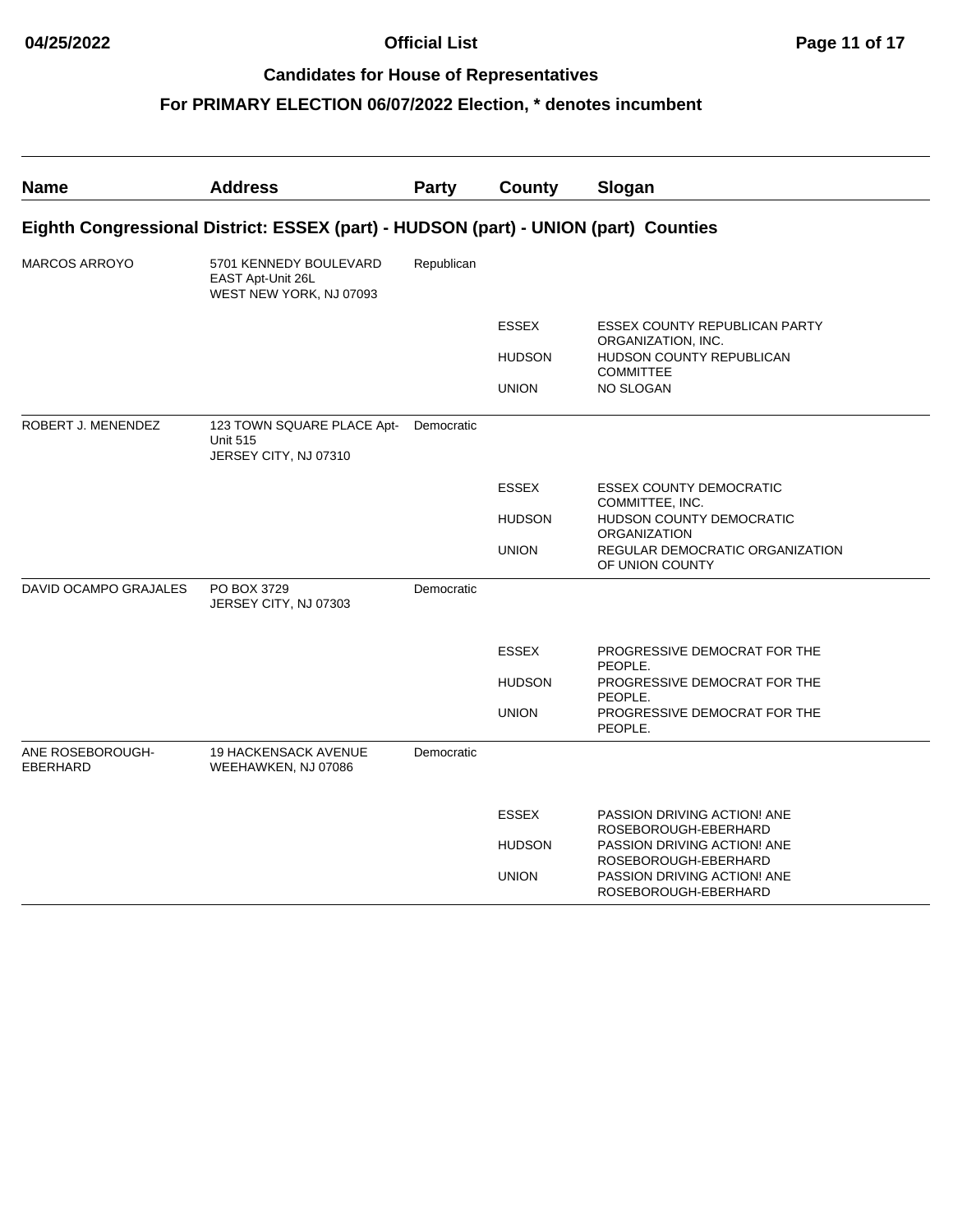| Name                       | <b>Address</b>                                                                        | <b>Party</b> | County         | Slogan                                                  |
|----------------------------|---------------------------------------------------------------------------------------|--------------|----------------|---------------------------------------------------------|
|                            | Ninth Congressional District: BERGEN (part) - HUDSON (part) - PASSAIC (part) Counties |              |                |                                                         |
| <b>BILL PASCRELL JR. *</b> | PO BOX 100<br>TEANECK, NJ 07666                                                       | Democratic   |                |                                                         |
|                            |                                                                                       |              | <b>BERGEN</b>  | DEMOCRATIC COMMITTEE OF BERGEN<br><b>COUNTY</b>         |
|                            |                                                                                       |              | <b>HUDSON</b>  | <b>HUDSON COUNTY DEMOCRATIC</b><br><b>ORGANIZATION</b>  |
|                            |                                                                                       |              | <b>PASSAIC</b> | PASSAIC COUNTY DEMOCRATIC<br>ORGANIZATION, INC.         |
| <b>BILLY PREMPEH</b>       | 96 BUTLER STREET<br>PATERSON, NJ 07524                                                | Republican   |                |                                                         |
|                            |                                                                                       |              | <b>BERGEN</b>  | REPUBLICANS FOR RESPONSIBLE<br><b>GOVERNMENT</b>        |
|                            |                                                                                       |              | <b>HUDSON</b>  | <b>HUDSON COUNTY REPUBLICAN</b><br><b>COMMITTEE</b>     |
|                            |                                                                                       |              | <b>PASSAIC</b> | PASSAIC COUNTY REGULAR<br>REPUBLICAN ORGANIZATION, INC. |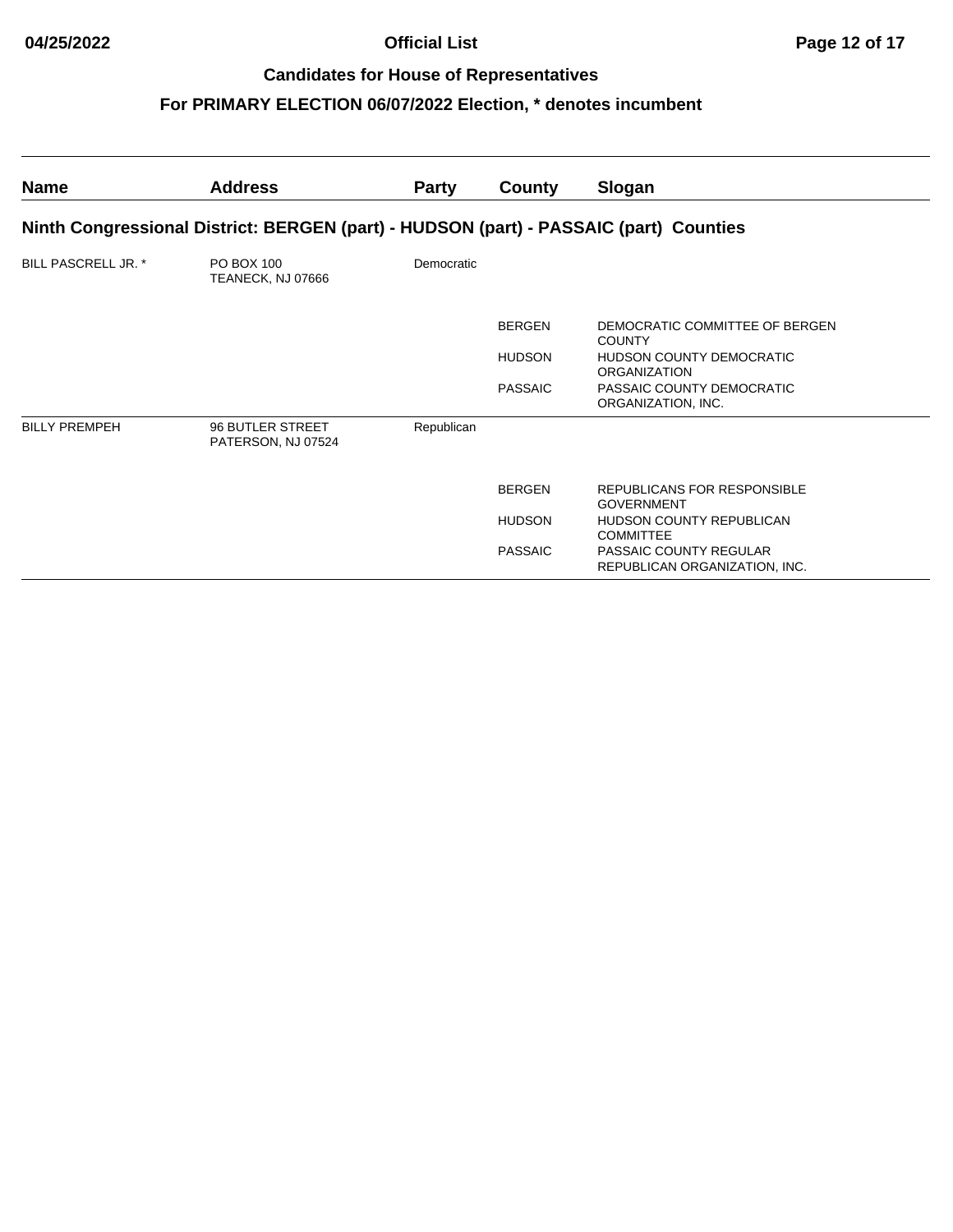| <b>Name</b>           | <b>Address</b>                                                                     | <b>Party</b> | County        | Slogan                                                                 |
|-----------------------|------------------------------------------------------------------------------------|--------------|---------------|------------------------------------------------------------------------|
|                       | Tenth Congressional District: ESSEX (part) - HUDSON (part) - UNION (part) Counties |              |               |                                                                        |
| DONALD M. PAYNE JR. * | PO BOX 2406<br>NEWARK, NJ 07114                                                    | Democratic   |               |                                                                        |
|                       |                                                                                    |              | <b>ESSEX</b>  | <b>ESSEX COUNTY DEMOCRATIC</b><br>COMMITTEE, INC.                      |
|                       |                                                                                    |              | <b>HUDSON</b> | HUDSON COUNTY DEMOCRATIC<br>ORGANIZATION                               |
|                       |                                                                                    |              | <b>UNION</b>  | REGULAR DEMOCRATIC ORGANIZATION<br>OF UNION COUNTY                     |
| <b>AKIL KHALFANI</b>  | 40 CLINTON STREET Apt-Unit<br>32402                                                | Democratic   |               |                                                                        |
|                       | NEWARK, NJ 07102                                                                   |              |               |                                                                        |
|                       |                                                                                    |              | <b>ESSEX</b>  | DEMOCRATS FOR CHANGE                                                   |
|                       |                                                                                    |              | <b>HUDSON</b> | DEMOCRATS FOR CHANGE                                                   |
|                       |                                                                                    |              | <b>UNION</b>  | DEMOCRATS FOR CHANGE                                                   |
| <b>IMANI OAKLEY</b>   | PO BOX 1181<br>MONTCLAIR, NJ 07042                                                 | Democratic   |               |                                                                        |
|                       |                                                                                    |              | <b>ESSEX</b>  | PRIDE. PROGRESS. NEW JERSEY                                            |
|                       |                                                                                    |              | <b>HUDSON</b> | PRIDE. PROGRESS. NEW JERSEY                                            |
|                       |                                                                                    |              | <b>UNION</b>  | PRIDE. PROGRESS. NEW JERSEY                                            |
| DAVID H. PINCKNEY     | 624 NYE AVENUE Apt-Unit 6-V<br>IRVINGTON, NJ 07111                                 | Republican   |               |                                                                        |
|                       |                                                                                    |              | <b>ESSEX</b>  | ESSEX COUNTY REPUBLICAN PARTY                                          |
|                       |                                                                                    |              | <b>HUDSON</b> | ORGANIZATION, INC.<br>HUDSON COUNTY REPUBLICAN                         |
|                       |                                                                                    |              | <b>UNION</b>  | <b>COMMITTEE</b><br>REGULAR ORGANIZATION REPUBLICAN<br>OF UNION COUNTY |
| <b>GARTH STEWART</b>  | 50 DEY STREET Apt-Unit 354<br>JERSEY CITY, NJ 07306                                | Republican   |               |                                                                        |
|                       |                                                                                    |              | ESSEX         | FOG - FRIENDS OF GARTH                                                 |
|                       |                                                                                    |              | <b>HUDSON</b> | FOG - FRIENDS OF GARTH                                                 |
|                       |                                                                                    |              | <b>UNION</b>  | FOG - FRIENDS OF GARTH                                                 |
|                       |                                                                                    |              |               |                                                                        |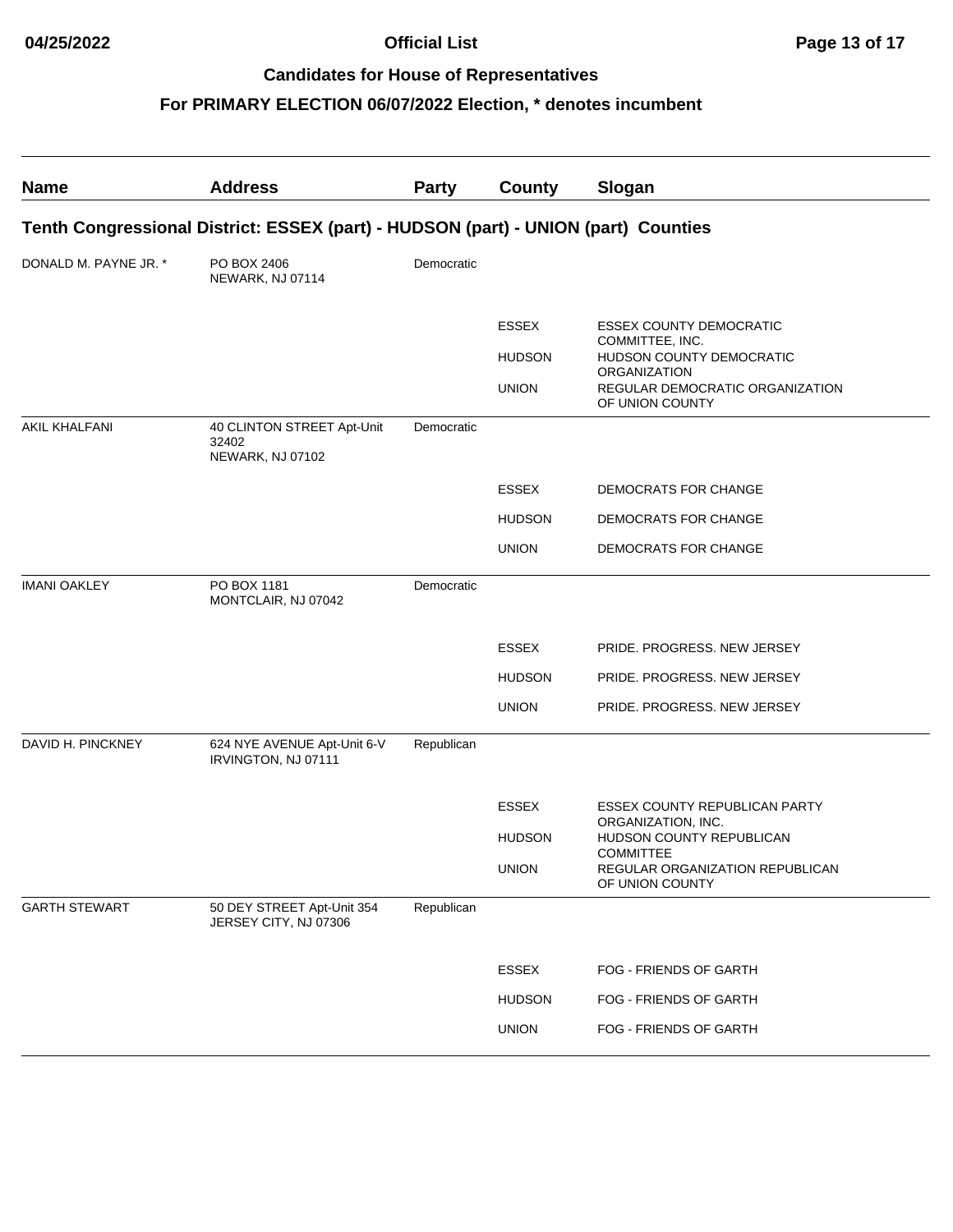| <b>Name</b>          | <b>Address</b>                                                                          | <b>Party</b> | <b>County</b>                 | Slogan                                                                                 |
|----------------------|-----------------------------------------------------------------------------------------|--------------|-------------------------------|----------------------------------------------------------------------------------------|
|                      | Eleventh Congressional District: ESSEX (part) - MORRIS (part) - PASSAIC (part) Counties |              |                               |                                                                                        |
| MIKIE SHERRILL *     | PO BOX 43032<br>MONTCLAIR, NJ 07043                                                     | Democratic   |                               |                                                                                        |
|                      |                                                                                         |              | <b>ESSEX</b>                  | <b>ESSEX COUNTY DEMOCRATIC</b>                                                         |
|                      |                                                                                         |              | <b>MORRIS</b>                 | COMMITTEE, INC.<br>MORRIS COUNTY DEMOCRATIC                                            |
|                      |                                                                                         |              | <b>PASSAIC</b>                | COMMITTEE, INC.<br>PASSAIC COUNTY DEMOCRATIC<br>ORGANIZATION, INC.                     |
| <b>TOBY ANDERSON</b> | PO BOX 1212<br>MORRISTOWN, NJ 07962                                                     | Republican   |                               |                                                                                        |
|                      |                                                                                         |              | <b>ESSEX</b>                  | AMERICA FIRST VETERAN                                                                  |
|                      |                                                                                         |              | <b>MORRIS</b>                 | AMERICA FIRST VETERAN                                                                  |
|                      |                                                                                         |              | <b>PASSAIC</b>                | AMERICA FIRST VETERAN                                                                  |
| PAUL DEGROOT         | PO BOX 409<br>PINE BROOK, NJ 07058                                                      | Republican   |                               |                                                                                        |
|                      |                                                                                         |              | <b>ESSEX</b>                  | A REPUBLICAN FIGHTER WHO CAN WIN                                                       |
|                      |                                                                                         |              | <b>MORRIS</b>                 | A REPUBLICAN FIGHTER WHO CAN WIN                                                       |
|                      |                                                                                         |              | <b>PASSAIC</b>                | PASSAIC COUNTY REGULAR<br>REPUBLICAN ORGANIZATION, INC.                                |
| ALEXANDER R. HALTER  | <b>18 CHURCH STREET</b><br>DENVILLE, NJ 07834                                           | Republican   |                               |                                                                                        |
|                      |                                                                                         |              | <b>ESSEX</b>                  | <b>HALTER FOR AMERICA!</b>                                                             |
|                      |                                                                                         |              | <b>MORRIS</b>                 | <b>HALTER FOR AMERICA!</b>                                                             |
|                      |                                                                                         |              | <b>PASSAIC</b>                | <b>HALTER FOR AMERICA!</b>                                                             |
| <b>RUTH MCANDREW</b> | 10 COMBS AVENUE<br>MENDHAM, NJ 07945                                                    | Republican   |                               |                                                                                        |
|                      |                                                                                         |              | <b>ESSEX</b>                  | #NURSE #FARMER #NOTAPOLITICIAN                                                         |
|                      |                                                                                         |              | <b>MORRIS</b>                 | MAKE YOUR VOTE COUNT                                                                   |
|                      |                                                                                         |              | <b>PASSAIC</b>                | TAKE BACK OUR HOUSE                                                                    |
| <b>TAYFUN SELEN</b>  | 30 WOODMONT DRIVE<br>CHATHAM, NJ 07928                                                  | Republican   |                               |                                                                                        |
|                      |                                                                                         |              | <b>ESSEX</b><br><b>MORRIS</b> | ESSEX COUNTY REPUBLICAN PARTY<br>ORGANIZATION, INC.<br>REGULAR REPUBLICAN ORGANIZATION |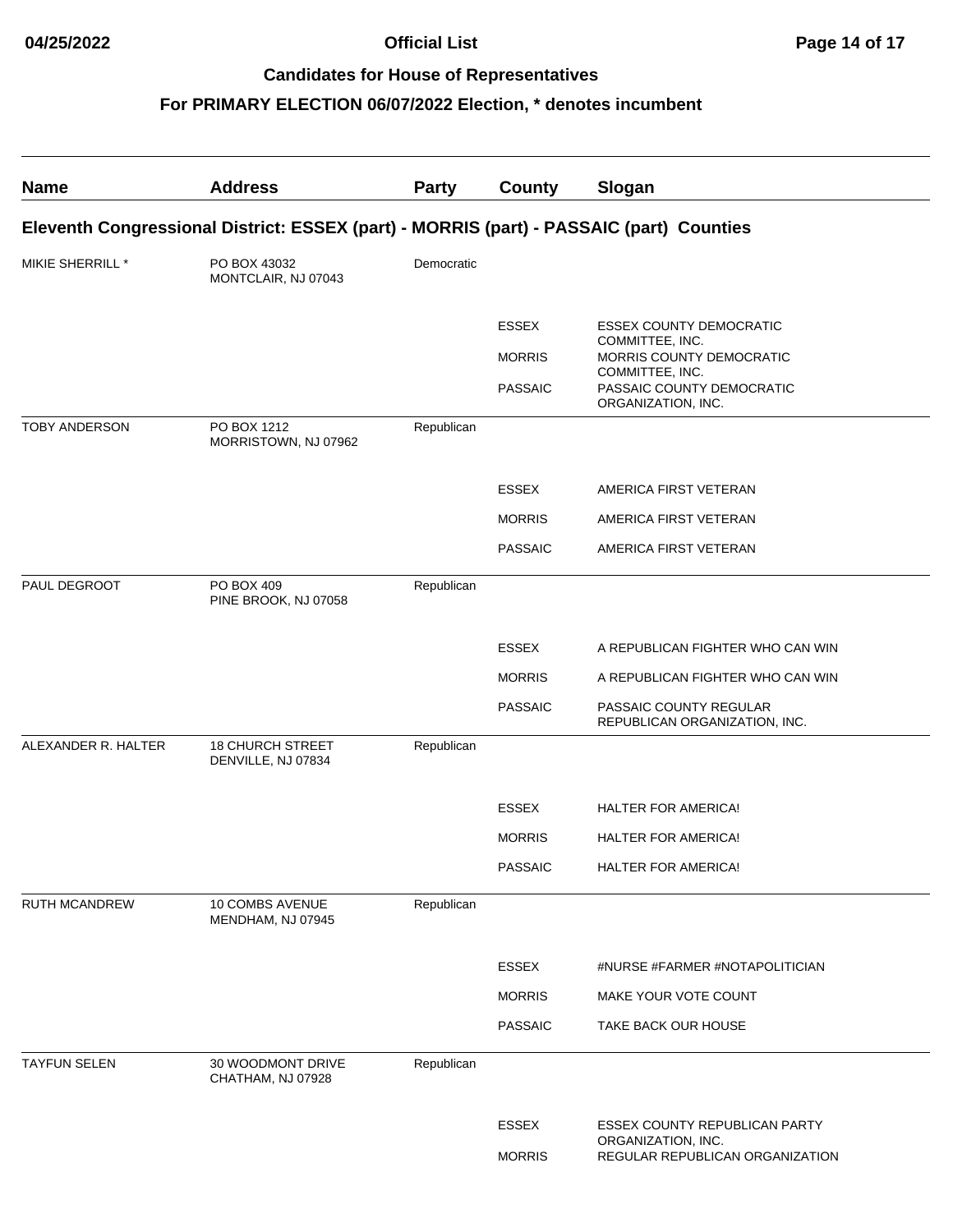| <b>Name</b>                                                                             | <b>Address</b> | <b>Party</b> | County  | <b>Slogan</b>             |  |
|-----------------------------------------------------------------------------------------|----------------|--------------|---------|---------------------------|--|
| Eleventh Congressional District: ESSEX (part) - MORRIS (part) - PASSAIC (part) Counties |                |              |         |                           |  |
|                                                                                         |                |              | PASSAIC | PASSAIC COUNTY REPUBLICAN |  |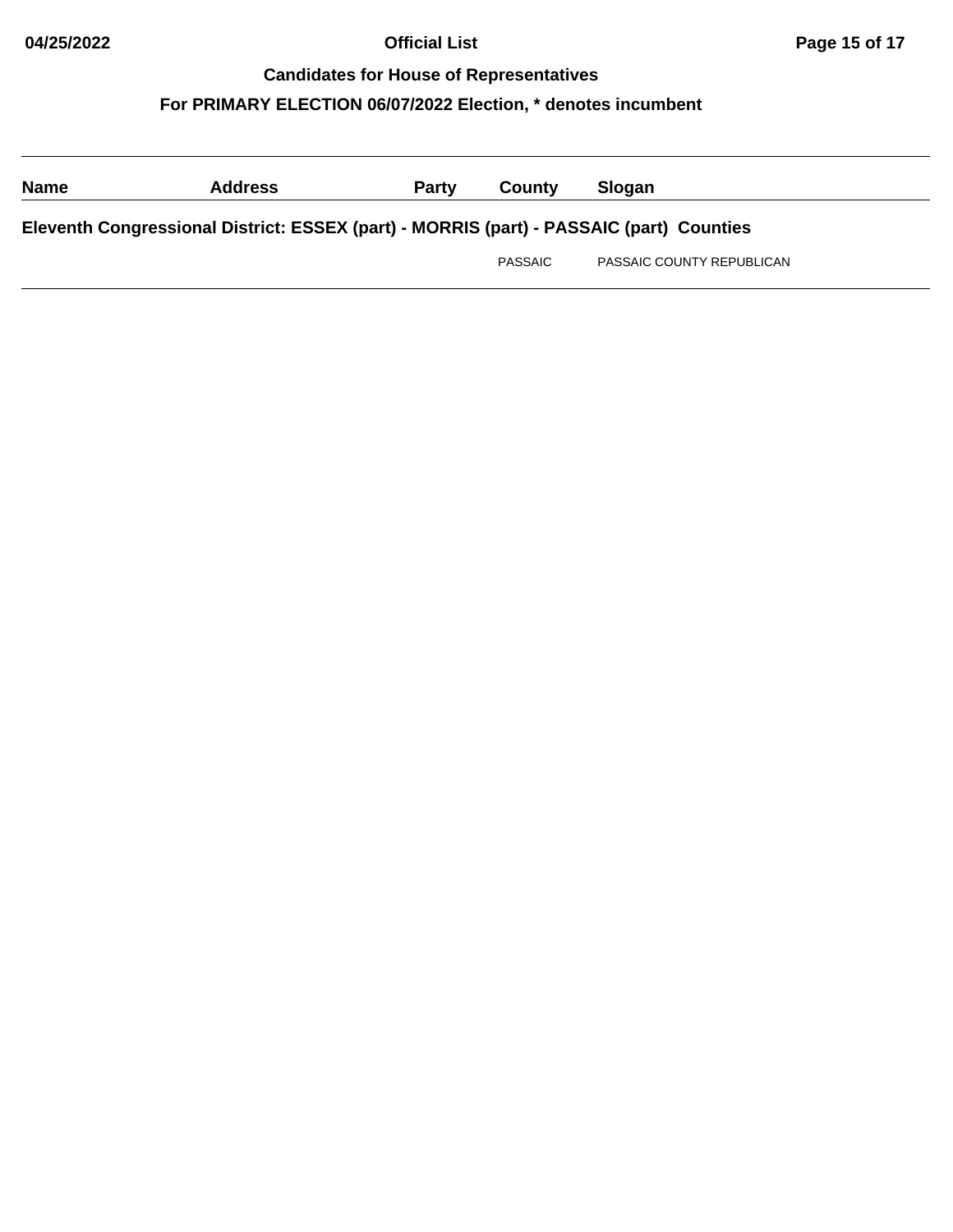| <b>Name</b>                         | <b>Address</b>                   | <b>Party</b> | County           | Slogan                                                                                                     |
|-------------------------------------|----------------------------------|--------------|------------------|------------------------------------------------------------------------------------------------------------|
|                                     |                                  |              |                  | Twelfth Congressional District: MERCER (part) - MIDDLESEX (part) - SOMERSET (part) - UNION (part) Counties |
| BONNIE WATSON COLEMAN * PO BOX 7045 | <b>EWING, NJ 08628</b>           | Democratic   |                  |                                                                                                            |
|                                     |                                  |              | <b>MERCER</b>    | REGULAR DEMOCRATIC ORGANIZATION                                                                            |
|                                     |                                  |              | MIDDLESEX        | MIDDLESEX COUNTY DEMOCRATIC<br><b>ORGANIZATION</b>                                                         |
|                                     |                                  |              | <b>SOMERSET</b>  | SOMERSET COUNTY DEMOCRATIC<br><b>ORGANIZATION</b>                                                          |
|                                     |                                  |              | <b>UNION</b>     | REGULAR DEMOCRATIC ORGANIZATION<br>OF UNION COUNTY                                                         |
| <b>DARIUS MAYFIELD</b>              | PO BOX 405<br>HELMETTA, NJ 08828 | Republican   |                  |                                                                                                            |
|                                     |                                  |              | <b>MERCER</b>    | REGULAR ORGANIZATION REPUBLICAN                                                                            |
|                                     |                                  |              | <b>MIDDLESEX</b> | MIDDLESEX COUNTY REPUBLICAN<br><b>ORGANIZATION</b>                                                         |
|                                     |                                  |              | <b>SOMERSET</b>  | SOMERSET COUNTY REPUBLICAN<br><b>ORGANIZATION</b>                                                          |
|                                     |                                  |              | <b>UNION</b>     | <b>REGULAR ORGANIZATION REPUBLICAN</b><br>OF UNION COUNTY                                                  |